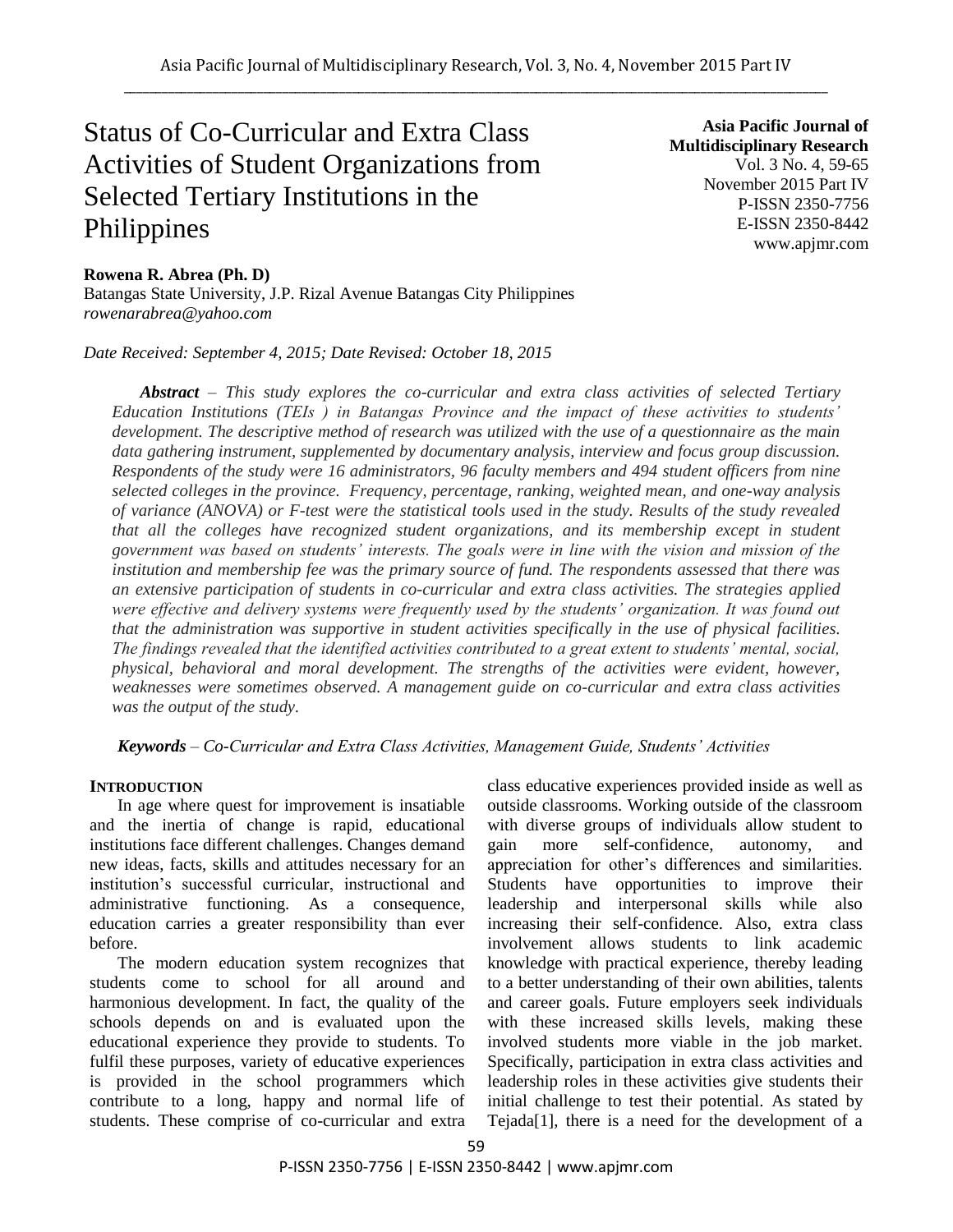well rounded youth and this can be achieved by preparing them for their future life to become service of humanity.

Student development at colleges and universities has been the primary concern of student affairs practitioners for many years. Leadership trainings, programs and seminars have been created as ways to enhance the abilities of college students. Students are encouraged to become active in student organizations, community service, academic competitions, sports and athletics and the like to develop their skills and enhance their marketability in a competitive world. It can be deduced that success in collegiate activities might lead to success in the workplace.

Bearns [2] stressed the contribution of out-of-class experiences to student achievement. He said that any institution that wishes to make student satisfaction, persistence and learning a priority must have extensive extra class activities which help in the attainment of the academic mission of the institution realize its goals. This statement implies that the crucial task in the management of every school is to work harmoniously with people in the school system: students, parents, teaching and non-teaching personnel for the attainment of the set goals and objectives. It also makes imperative that the various activities truly serve the needs of students.

Every tertiary education aims to develop the holistic well being of students. Aside from the learning they acquire in the classroom, the cocurricular and extra class activities are meant to develop in them a wholesome personality. Through such activities, they may later on become productive, efficient and effective citizens of the country. Based on the survey and unstructured interview done by the researcher, some teachers and students do not agree that co- curricular and extra class activities contribute to the development of students. According to them, learning from the academic subjects and what is acquired inside the classroom is what makes and individual a whole being. It is at this premise that the researcher conducted a study on the status of the mentioned activities. The findings of this study can prove or disapprove if these activities affect the students' development.

Basically, organizations are recognized if they are approved to operate by the Office of Student Affairs. Hence, the study focused on the status of the various co-curricular and extra class activities conducted by recognized organizations in tertiary institutions in the province of Batangas. This study will assess the effectiveness of strategy and their delivery system, logistical support from the administration, availability and inadequacy of physical facilities for the conduct of activities and involvement of the studentry.

## **OBJECTIVES OF THE STUDY**

The main objectives of this study are to describe the features of the recognized students' organization in selected teacher education institution and to assess its co-curricular and extra class activities undertaken with regard to effectiveness of strategy, delivery system, logistical support, physical facilities and involvement of industry. It also aimed to determine the contribution of these activities to student development and to find out the strengths and weaknesses of these activities. Moreover, the study aimed to discuss the significant difference on the assessments of the three groups of respondents. Lastly, it aimed to propose a management guide for co-curricular and extra class activities for selected tertiary institutions in Batangas.

# **MATERIALS AND METHODS**

This section discusses the methodology, design used and the subjects of the study. The instruments utilized in gathering the data will also be presented as well of the procedure and data analysis.

## **Research Design**

The researcher applied documentary analysis in order to describe the features of the recognized student organizations. This also utilized descriptive method of research as it aimed to assess the students' co- curricular and extra class activities in selected colleges in Batangas province.

## **Participants**

The researcher identified public and private colleges in the province of Batangas which offer education programs as setting of the investigation. Moreover, participants were chosen based from the similarities of the co- curricular and extra class activities provided to students. However, there are some colleges which refused to become part of the study, hence, only nine institutions were used as participants. The target participants of the study were 25 administrators, 155 faculty moderators/ advisers and 615 club and organization officers coming from Sta. Teresa College, Golden Gate Colleges, I. B. Calingasan Memorial Institution, Lipa City Colleges,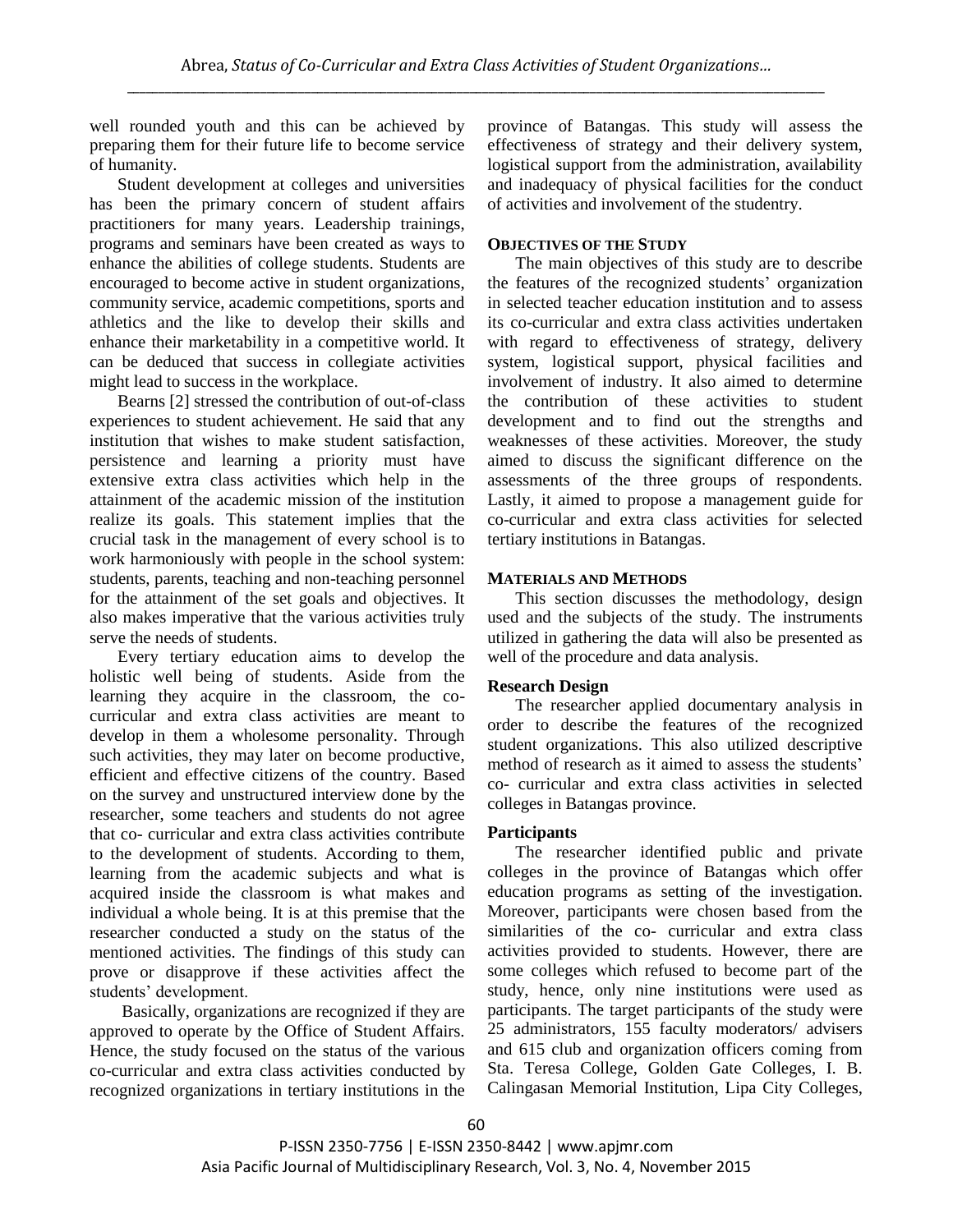Lipa City Public College, First Asian Institute for Technology and Humanities, Balayan College, Alitagtag College and Lemery Colleges. The sample size of the student respondents was determined employing ramdom sampling and fishball technique using slovin's formula at 2.0 percent margin of error. No sampling was used in determining the administrator and faculty adviser respondents. However, upon retrieval of the questionnaire 16 out of 25 administrators, 96 from 155 faculty advisers and 452 out of 615 student officers were able to return the questionnaire for one reason or another.

## **Instruments**

Research triangulation was applied in the study which includes the questionnaire, documentary analysis and focus group discussion. The researcher made questionnaire was the main data gathering instrument of the study. The sources of items were from documents obtained from the teachers and office of the Students Affairs. Books, memoranda, manuals, journals, literature, published materials as well as observations and personal experiences were also sources of items. Some experts, practitioners, and professors of the different colleges and advisers of recognized organizations validated the questionnaire. Their suggestions and comments were considered for the improvement of the questionnaire. Modifications were done to ensure that each item yielded the information needed. Pilot testing was done to students in Batangas State University who were not included as participants. After further revisions, the survey questionnaire was bound to serve the purpose for which it was intended. The documentary analysis was done to gain broader information on the recognized student organizations in each college. The documents include student handbooks, journals, reports, manuals, portfolio and the constitutions and by-laws of various student organizations. Focus group discussion was also done to verify the answers of the respondents and to substantiate the information needed.

# **Procedure**

To realize the objectives of the study, the approval of the presidents, Deans, and Directors of the Teacher Education Institutions was sought for the distribution of the questionnaire to target respondents and to gather the needed documents to be analyzed. With the request granted, the questionnaires were personally distributed to the respondents. Close supervision was made to ensure that all items were properly answered. Documentary analysis was done to gain broader information on the recognized student organizations. Data were gathered from the different sources such as handbooks, journals, reports and constitution and bylaws of various student organizations. To substantiate the statistical analysis of gathered data, focus group discussion was conducted to some Deans, Directors and moderators/ advisers directly involved in the management of student activities. The focus group discussion shed light on the different questions posited by the researcher.

# **Data Analysis**

The collected data were submitted to statistician for statistical treatment. These were analyzed through quantitative technique. The statistical tools used in the study were weighted mean, to show the assessment on co-curricular and extra class activities by the three groups of respondents; and F-test to test the significant differences of the respondents' responses. The scale continuum used has a range of .50 to 1.0.

# **RESULTS AND DISCUSSION**

# **Features of Accredited Organizations**

There were nine types of recognized organizations in nine colleges. All selected colleges had student government, academic organizations, and college publications. The membership in each organization except in student government was based on the interests of the students. No grade requirement was needed to be a member except in honor councils. The different colleges had common goals which were inline with the vision and mission of the college. It was a requirement for all colleges that the developmental activities planned and implemented by the organization must conform to its goals and objectives as stated in its constitution by laws. These must be approved by the approving body. Membership fee was the primary source of fund of all organizations. However, the management gave financial assistance to a tangible project sponsored by an organization.

# **Assessment by Respondents on Students Participation on Co-curricular and Extra Class Activities**

Table 1 shows the assessment of respondents regarding participation of students in co – curricular activities. The administrator-respondents indicated that there was very extensive participation of college students in co-curricular activities especially in Social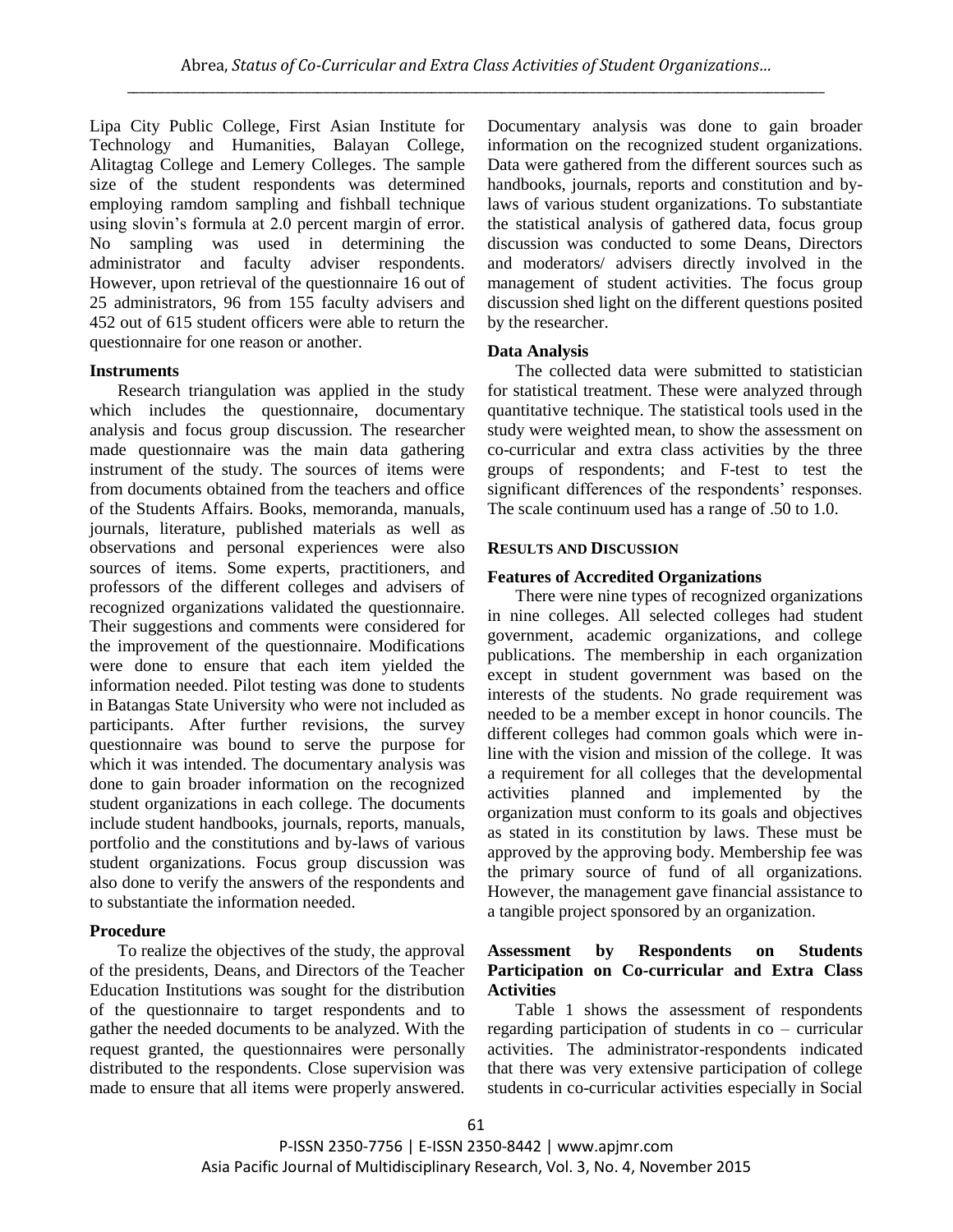Science as affirmed on highest weighted mean of 3.75.

| <b>Subjects</b>          |      | <b>Administrators</b> | Faculty |            | <b>Student</b><br><b>Officers</b> |    |
|--------------------------|------|-----------------------|---------|------------|-----------------------------------|----|
|                          | WМ   | VI                    | WM      | VI         | WM                                | VI |
| Math                     | 3.31 | EP                    | 3.58    | VEP        | 2.77                              | EP |
| Science                  | 3.62 | VEP                   | 3.49    | EP         | 2.76                              | EP |
| English                  | 3.62 | <b>VEP</b>            | 3.44    | EP         | 2.82                              | EP |
| Social<br><b>Studies</b> | 3.75 | <b>VEP</b>            | 3.50    | <b>VEP</b> | 2.81                              | EP |
| Filipino                 | 3.07 | EP                    | 3.51    | VEP        | 2.87                              | EP |
| Composite<br>Mean        | 3.47 | EP                    | 3.50    | VEP        | 2.81                              | EP |
|                          |      |                       |         |            |                                   |    |

Table 1. Participation on Co-Curricular Activities

*VEP: Very Extensive participation; EP: Extensive Participation*

Active participation in Social Science activities, help students to be abreast of the political and economic status of the country. It goes to show that involvement in co-curricular is effective for students' development. This is in consonance to the findings of (Orobia)'s[3] study which found out that generous service, bright ideas, outstanding achievement and excellent performance extended for the benefit of the community members were prominent manifestation of good leadership. However, faculty revealed that very extensive participation was on Math with a weighted mean of 3.58. The activities in Mathematics develop the students problem solving and critical thinking skills. Students disclosed extensive participation on Filipino as shown on weighted mean of 2.87. This is a good indication that they love being Filipino. The composite means of 3.47 and 3.50 as assessed by the administrators and faculty respectively is an indication that there is extensive participation of students in cocurricular activities. However, the assessment of the students is lower as shown in the composite mean of 2.81. It was revealed by some of the students that they have low participation in co-curricular activities because some of the activities are not related to their potentials, needs and interests. Nevertheless, for other students, their extensive participation on these was adequate enough to enhance their leadership skills and enrich their intellectual growth. This finding conforms with Hartley's[4] idea that students join on activities that develop their potentials and Pascarella and Terrenzini[5] who stated that involvement in cocurricular activities has great impact on cognitive development of students.

As to participation in extra class activities, which is presented in table 2, the administrators assessed that Campus Ministry, sports and athletic competitions and Supreme Student Government were three top activities extensively participated in by students with composite mean of 3.14.

Table 2. Participation on Extra Class Activities

| Activities                    |      | Administrators                                                 | Faculty |            | Student<br><b>Officers</b> |            |
|-------------------------------|------|----------------------------------------------------------------|---------|------------|----------------------------|------------|
|                               | WM   | VI                                                             | WM      | VI         | WМ                         | VI         |
| Campus Ministry               | 3.76 | VEP                                                            | 3.54    | <b>VEP</b> | 2.54                       | EP         |
| School<br><b>Publications</b> | 3.17 | EP                                                             | 3.53    | <b>VEP</b> | 2.38                       | <b>SEP</b> |
| Sports & Athletic<br>Club     | 3.44 | EP                                                             | 3.41    | EP         | 2.58                       | EP         |
| Supreme Student<br>Council    | 3.26 | EP                                                             | 3.65    | <b>VEP</b> | 2.57                       | EP         |
| Cultural<br>Performing Arts   | 3.12 | EP                                                             | 3.33    | EP         | 2.27                       | <b>SEP</b> |
| Fraternities/<br>Sororities   | 2.0  | <b>SEP</b>                                                     | 3.40    | EP         | 1.17                       | <b>MP</b>  |
| Community<br>Service          | 3.25 | EP                                                             | 3.33    | EP         | 2.92                       | EP         |
| Composite Mean                | 3.14 | EP                                                             | 3.45    | EP         | 2.34                       | <b>SEP</b> |
| VEP:<br>Legend:<br>EP:        |      | Very Extensive participation<br><b>Extensive Participation</b> |         |            |                            |            |

SEP: Slightly Extensive participation

MP: Minimal Participation

It appears that students participate in religious activities and join the community outreach program and Catechisms. As pointed out in the study of (Cabalu)[6], a training program for all officers and members of extra class organizations should be undertaken. Student leaders need help in such matters as planning, meetings and conducting discussions. Fraternities / sororities activities had minimal participation with a weighted mean of 1.17 was the assessment of students. This can be because school administrators do not approve or recognize such organization. The composite mean of students' assessment is 2.34 which indicated low participation. The students pointed out during the focus group discussion that extra class activities provided are inadequate. Some of them mentioned that their parents or guardians do not allow them to join the activities. The teachers assessed higher participation of students in extra class activities than the two groups of respondents as shown in the composite mean of 3.45. The findings affirm Rathus[7] concept on active participation in extra class activities develops different values, attitudes, ideals and skills. Also, as cited by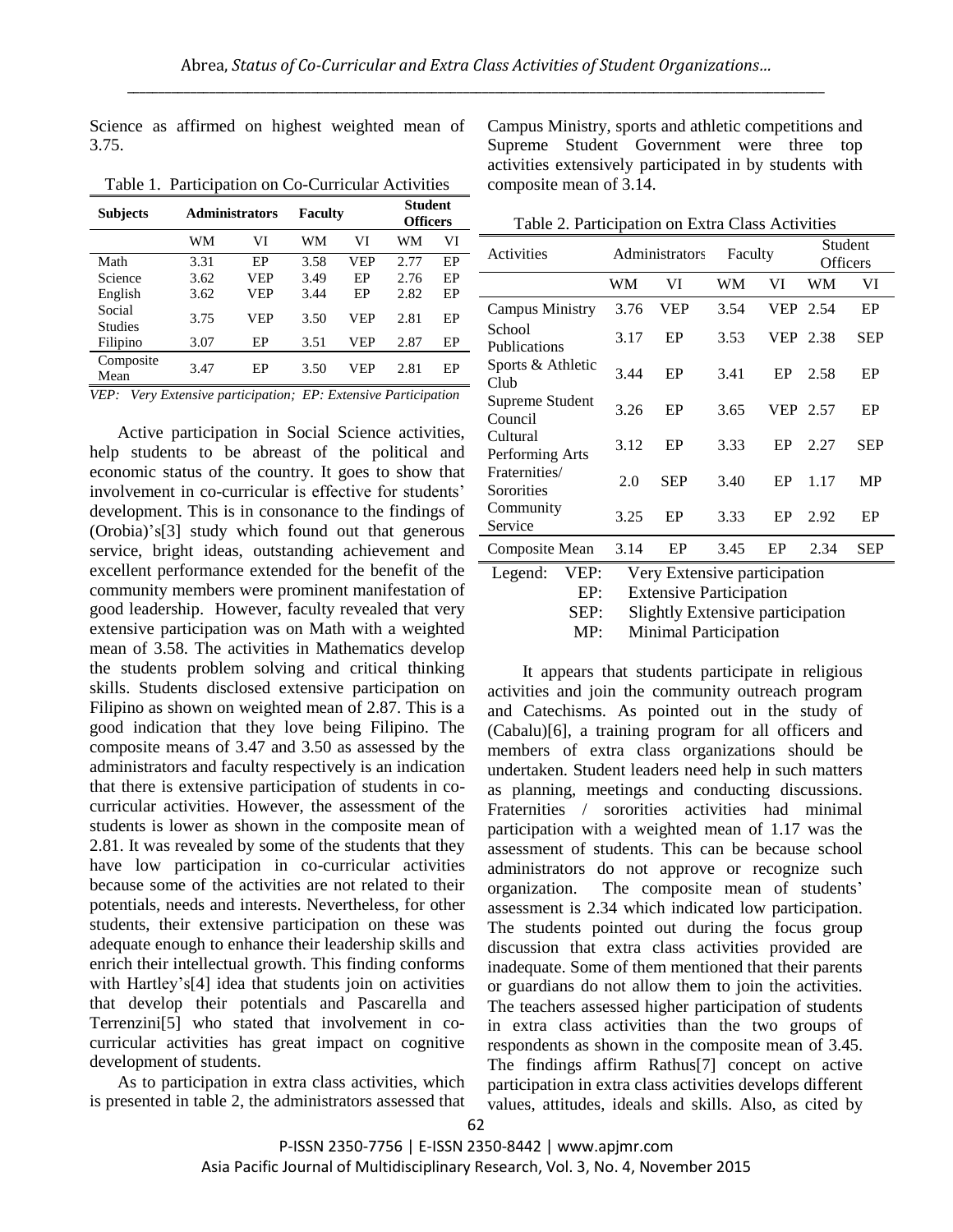Kezar[8], educational program must embody activities beyond classroom that involve students and foster values that come from interaction and unified effort. They should be active in physical activities which offer unlimited opportunities for physical and social development.

The higher assessments of administrators and faculty compare to the assessment of students can be attributed to the fact that administrator and faculty base their assessments on the attendance of students in a particular activity while students base their assessment on their general perceptions of their involvement in extra class activities.

Table 3. Summary of Assessments by the Three Groups of Respondents Regarding Activities Undertaken by the Students

| <b>Indicators</b>                     | <b>Composite Mean</b> | <b>Verbal</b><br><b>Interpretation</b> |
|---------------------------------------|-----------------------|----------------------------------------|
| Effectiveness of<br><b>Strategies</b> | 3.13                  | Effective                              |
| Delivery System                       | 3.01                  | Often                                  |
| <b>Logistical Support</b>             | 3.20                  | To a Great<br>Extent                   |
| <b>Physical Facilities</b>            | 2.96                  | Adequate                               |
| Involvement of<br><b>Students</b>     | 3.22                  | Moderately<br>Involved                 |

As shown from table 3, there are adequate physical facilities and a great extent logistical support in the conduct of students' activities as shown in the composite means of 2.96 and 3.20 respectively. This infers that for the respondents there were adequate classrooms, offices, computer rooms and other facilities necessary in the conduct of student activities. It is significant to note that the respondents believe that the administrators support the student activities. This is in consonance to Kuh [9] who stated that student activities cannot be neglected as part of educational program. The goal of student development can be realized if these activities were planned, organized and monitored regularly. The respondents assessed that the utilization of strategies were effective with composite mean of 3.13 and often used these strategies as shown on weighted mean of 3.01.There was moderate involvement of students as shown by composite mean of 3.22. As mentioned by Mcknown[10], the administration, supervision and logistical support to student activities are vital functions of administrators. This would lead to

successful implementation if student activities are properly managed and supervised.

Table 4. Comparison on the Assessments by the Three Groups of Respondents as to Indicators of Students Activities

| Indicators                         | Fc        | Decision |
|------------------------------------|-----------|----------|
| <b>Effectiveness of Strategies</b> | $16.014*$ | Reject   |
| Delivery System                    | 8.432*    | Reject   |
| <b>Logistical Support</b>          | 30.821*   | Reject   |
| <b>Physical Facilities</b>         | 17.587*   | Reject   |
| <b>Involvement of Students</b>     | 53.652*   | Reject   |

*\*Significant*

Table 4 discusses the comparison on the assessments of the three groups of respondents as to indicators of students' activities. The administrators, faculty and student officers differed in their assessments on all the indicators which includes effectiveness of strategies, delivery system, logistical support, physical facilities and involvement of students as revealed in computed F-values ranging from 8.432 to 53.652 which were greater than the critical F-value of 3.01 at two degrees of freedom and at 563 degree of freedom within at .05 level of significance. The administrators and teachers had higher ratings than the students. The administrators believed that they provided the needed resources and logistical support to be utilized in the implementation of activities. However, the assessments of students differed for they revealed that they were not fully satisfied to what the administrators are doing. It was disclosed by the students during the focus group discussion that schedule of activities is in conflict with the schedule of the academic subjects or time allotted is inadequate to conduct various activities. According to them facilities, equipment and resources are insufficient for the conduct of the activities and policies regarding extra class activities are inconsistent. This led to the rejection to the null hypothesis.

Table 5. Summary of Assessments on the Extent of Contribution of Activities to Student Development

| <b>Aspects of Student</b><br><b>Development</b> | Composite<br>Mean | <b>Verbal</b><br>Interpretation |
|-------------------------------------------------|-------------------|---------------------------------|
| Mental                                          | 3.24              | To a Great Extent               |
| Social                                          | 3.4               | To a Great Extent               |
| Physical                                        | 3.35              | To a Great Extent               |
| Behavioral                                      | 3.38              | To a Great Extent               |
| Moral                                           | 3.38              | To a Great Extent               |
| Average Composite Mean                          | 3.36              | To a Great Extent               |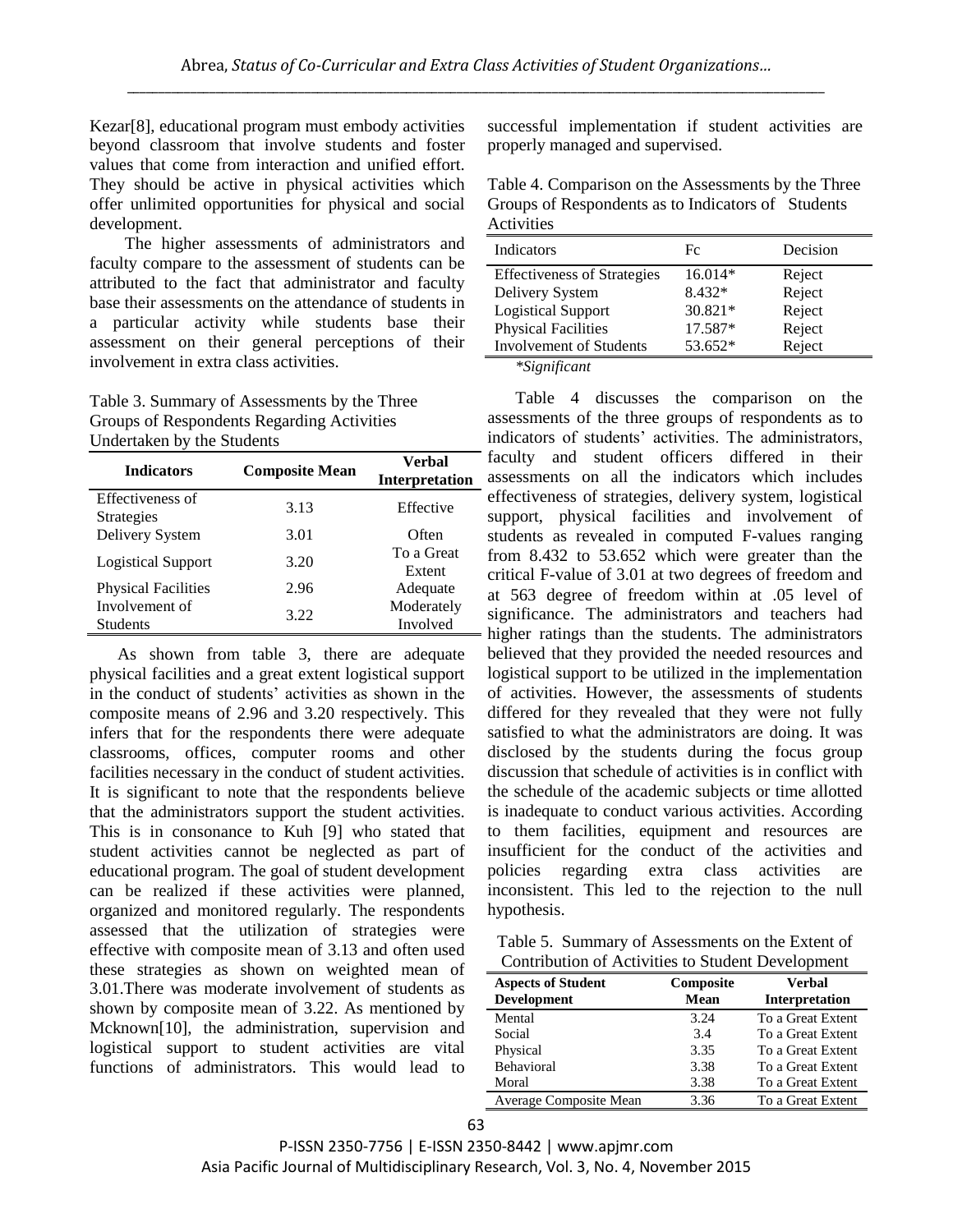As can be seen from table 5, students' activities contribute to a great extent to five aspects of student development. Topping among them is the impact to social development as shown in composite mean of 3.40. This is a clear indication that social skills of students are developed as they mingle with other students outside the classroom. The students disclosed that their confidence, camaraderie, rapport, enthusiasm and pride were developed through peer activities. These results are in consonance with findings of Felshiem[11] who explained that an important value of extra class activities is their support of positive student social relations. Moral and behavioral aspects obtained the same composite mean of 3.38, while physical aspect got a composite mean of 3.35. The notion of Palmer[12] was affirmed by the findings which state that spiritualized education is characterized as opening the mind, warming the heart and awakening the spirit of every student. The respondents noted that student activities develop better academic attitudes of students as they tend to have higher aspirations compare to those who do not participate. This finding affirms Smith [13] idea that co- curricular and extra class activities affect behavior of students. The average composite mean of 3.36 is an indication that these activities affect students to a great extent. It was revealed that mental aspect was the least develop through activities as manifested of composite mean of 3.24.

| <b>Strengths</b>                               | Composite<br><b>Mean</b> | Verbal<br>Interpretation        |
|------------------------------------------------|--------------------------|---------------------------------|
| As to Administrators-<br><b>Related Factor</b> | 3.41                     | Much Evident                    |
| As to Teachers-<br><b>Related Factor</b>       | 3.4                      | Much Evident                    |
| As to Students-<br><b>Related Factor</b>       | 3.4                      | Much Evident                    |
| <b>Average Composite</b><br>Mean               | 3.4                      | Much Evident                    |
|                                                |                          |                                 |
| Weakness                                       | Composite<br><b>Mean</b> | Verbal<br><b>Interpretation</b> |
| As to Administrators-<br><b>Related Factor</b> | 3.29                     | Sometimes<br>Observed           |
| As to Teachers-<br><b>Related Factor</b>       | 3.39                     | Sometimes<br>Observed           |
| As to Students-<br><b>Related Factor</b>       | 3.32                     | Sometimes<br>Observed           |

Considered strength of activities as to administration, teacher and student -related factors was much evident as revealed by the respondents and shown in the average composite mean of 3.40. It is good to note that the administrators approved the conduct of student activities, advisers/ moderators are prepared to the given responsibilities and students enjoy and learn from the activities. Hardie[14] explained that evaluation after the activities is an important phase in organizational processes as it determined the strengths and the lapses which need to be remedied for better results. The process also assess on how activities were performed. On the other hand, weakness identified was sometimes observed as manifested in the average composite mean of 3.33. It was revealed by the respondents during focus group discussion that policies regarding student activities are inconsistent. Also, the advisers/ moderators are not given honoraria, while parents and guardians are reluctant to support the activities. As stated by Holloway [15], all members of academic community, the administrators, teachers and students have their respective roles to play in these programs and activities to attain its goals and objectives.

Students' academic success and personal development depend not only on the quality of the curriculum and classroom instruction but also on the extra class activities. When instructional faculty interface and collaborate with the outside classroom experiences synergetic effects are likely to positively affect student learning and development. Based on the findings of the study, most of the weaknesses of the conduct of the activities are on the part of the administrator. It also revealed that the quality college experiences from various activities greatly affect students learning.

With this, the proposed management guide features the general objectives, specific objectives in managing co-curricular and extra class activities. This addresses the role of administrators, faculty and students. There are suggested activities which address the development of the different aspects of students, possible sources of funds and strategies to be applied. There are also the list of agencies where they can solicit involvement and support. The suggested activities may enhance further the student potentials and realize the full range of goals of education.

P-ISSN 2350-7756 | E-ISSN 2350-8442 | www.apjmr.com Asia Pacific Journal of Multidisciplinary Research, Vol. 3, No. 4, November 2015